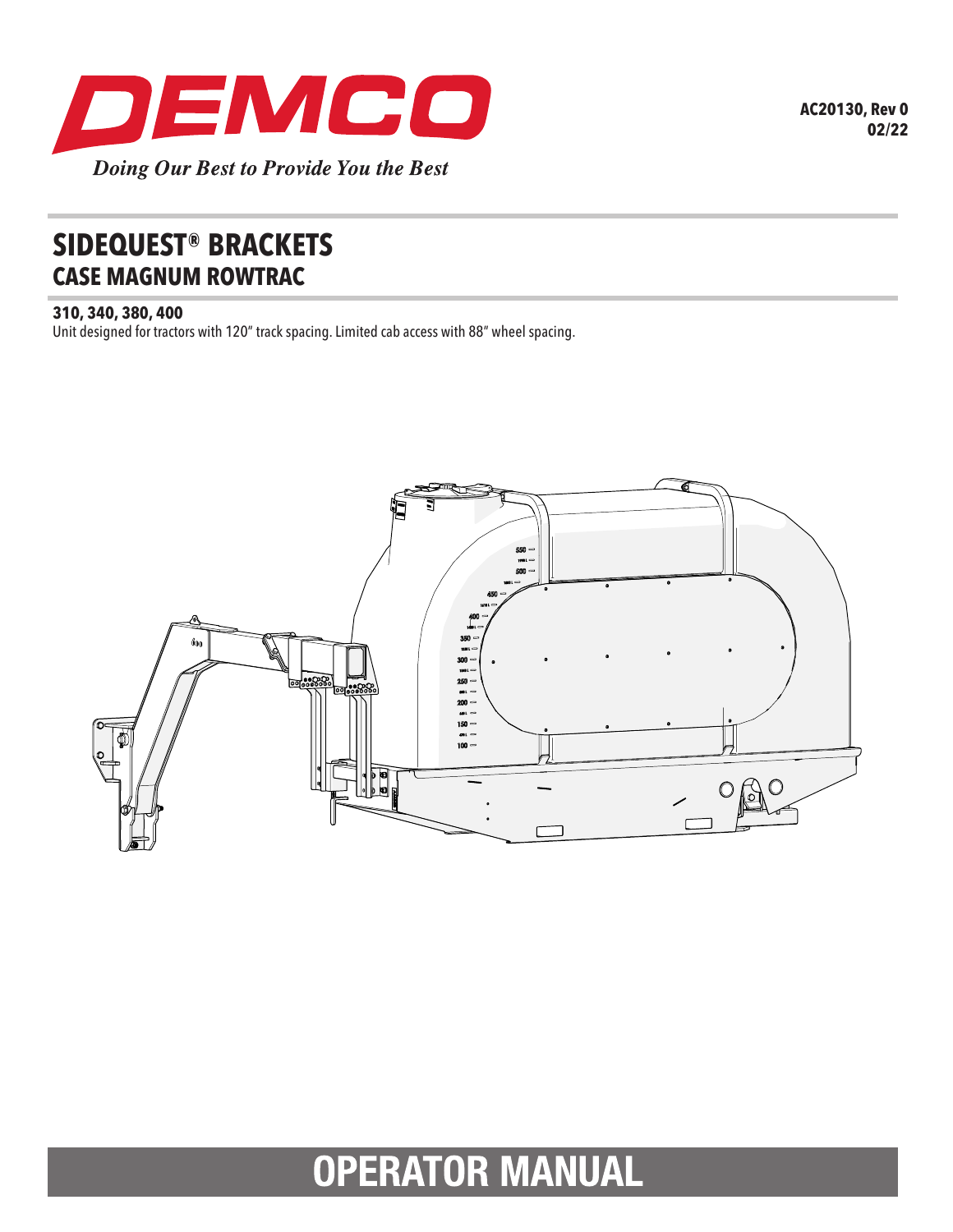BEFORE BEGINNING THE INSTALLATION, INSTALL THE TRACTOR SIDEQUEST BASEPLATES



A - The six bolts and washers removed from the track alignment casting, will be reused to attach (#11) baseplate to (#10 and #13) spacer blocks A/B.

| ID                                 | <b>ITEM NO</b> | <b>DESCRIPTION</b>                | <b>QTY</b>     |  |
|------------------------------------|----------------|-----------------------------------|----------------|--|
| 1                                  | 02802          | NUT. .313 NC NYLON LOCK           | $\mathfrak{p}$ |  |
| $\overline{2}$                     | 02961          | .75NC NYLON INSERT LOCK NUT       |                |  |
| 3                                  | 03547          | BOLT.313NC X 2.25 GR5 HEX         | $\overline{2}$ |  |
| 4                                  | 13802-95       | <b>OVERHEAD PIN</b>               |                |  |
| 5                                  | 13816-95       | BUSHING 1.5 X 1                   | $\overline{2}$ |  |
| 6                                  | 17446          | <b>M24 HARDENED FLAT WASHER</b>   | 8              |  |
| 7                                  | 17447          | M24-3.0 X 55MM CLASS 10.9         | $\mathfrak{p}$ |  |
| 8                                  | 17448          | M24-3.0 X 90MM CLASS 10.9         | 6              |  |
| 9                                  | 17449          | <b>BOLT.75NC X 8.00 GR5 HEX</b>   |                |  |
| 10                                 | 17491-95       | MACHINED SPACER MOUNT A           |                |  |
| 11                                 | 17492-76       | MAGNUM ROWTRAC CARRIAGE BASEPLATE |                |  |
| 12                                 | 17493-76       | ROWTRAC SADDLE SUPPORT SQ1200     |                |  |
|                                    | 17494-76       | ROWTRAC SADDLE SUPPORT SQ1000     |                |  |
| 13                                 | 17496-95       | <b>MACHINED SPACER MOUNT B</b>    |                |  |
| <b>QUANTITY SHOWN FOR ONE SIDE</b> |                |                                   |                |  |

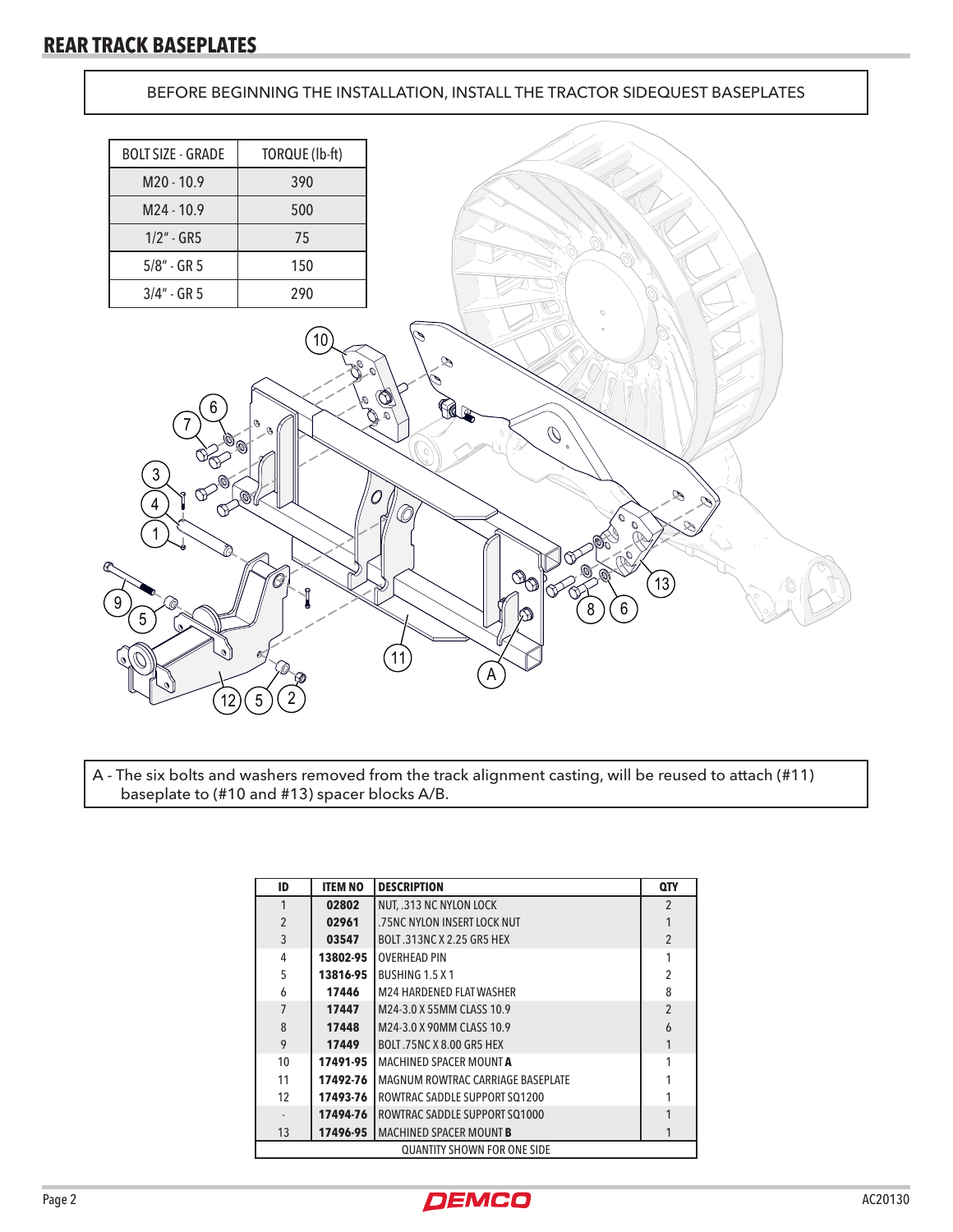

B - The valve handle must be turned pointing down to install the spacer to the tank saddle.

| ID                                 | <b>ITEM NO</b> | <b>Description</b>               | <b>Qty</b>     |  |  |
|------------------------------------|----------------|----------------------------------|----------------|--|--|
|                                    | 00248          | WASHER SPRING LOCK 0.625         | 20             |  |  |
| $\overline{2}$                     | 00290          | <b>BOLT.625NC X 2.00 GR5 HEX</b> | $\overline{4}$ |  |  |
| 3                                  | 00291          | .625NC HEX NUT                   | 20             |  |  |
| 4                                  | 00640          | NUT.50NC JAM                     | 4              |  |  |
| 5                                  | 01235          | BOLT .75NC X 2.00 GR5 HEX        | 4              |  |  |
| 6                                  | 02961          | .75NC NYLON INSERT LOCK NUT      | 4              |  |  |
|                                    | 04051          | BOLT.625NC X 1.50 GR5 HEX        | 16             |  |  |
| 8                                  | 06102          | SET SCREW .50NC X 1.25 CUP       | 4              |  |  |
| 9                                  | 14939-76       | <b>EXTENSION ARM ASSEMBLY</b>    |                |  |  |
| 10                                 | 15429-76       | <b>SLIDE TUBE ASSEMBLY</b>       | $\overline{2}$ |  |  |
| 11                                 | 15430-76       | DROP CHANNEL, WIDE               | 2              |  |  |
| 12                                 | 16635-76       | SPACER F/SQ 1200 4 INCH          |                |  |  |
| 13                                 | 16865-76       | <b>OVERHEAD ARM SQ1200</b>       |                |  |  |
| <b>QUANTITY SHOWN FOR ONE SIDE</b> |                |                                  |                |  |  |